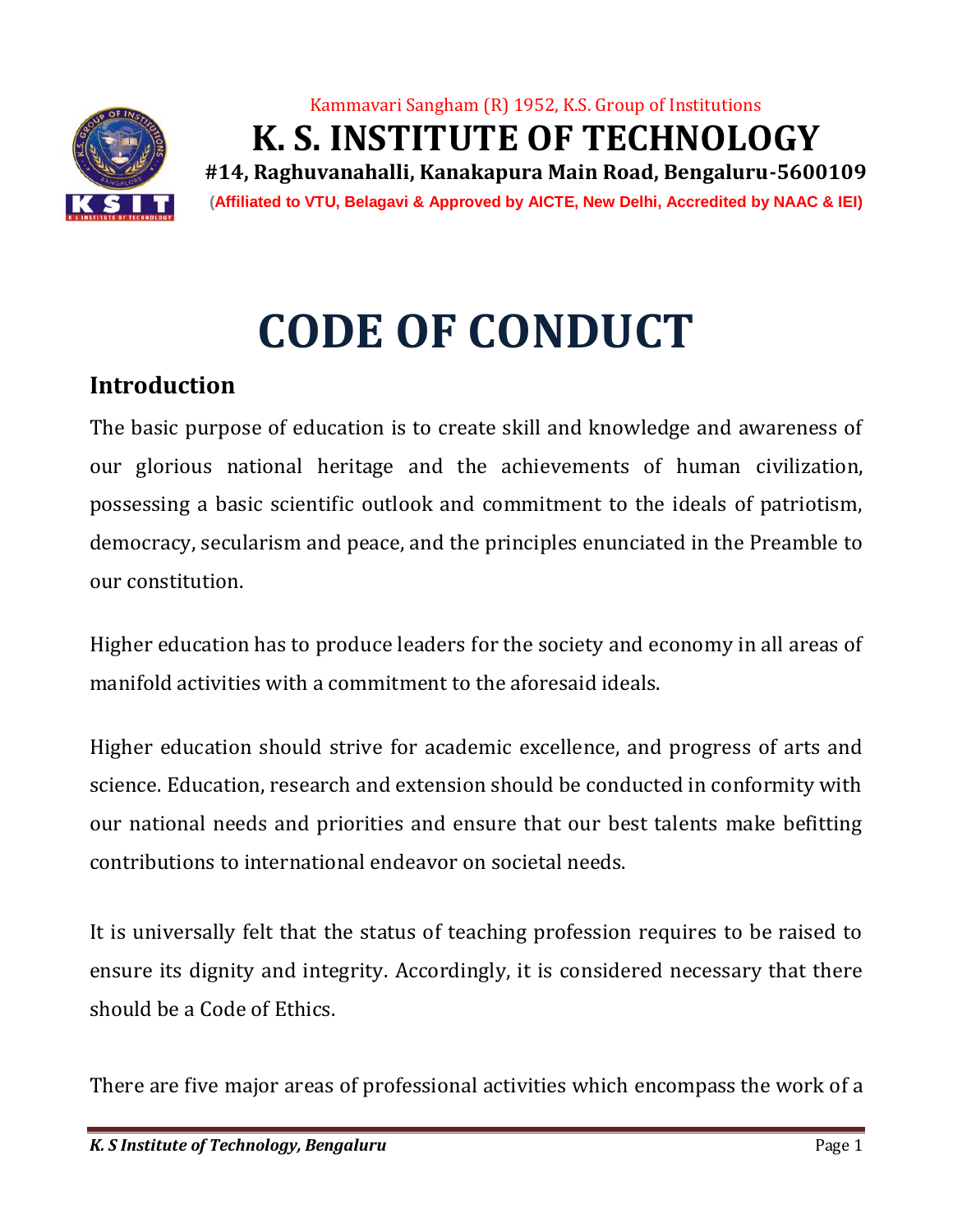teacher. For each of these areas certain principles have been identified to serve as guidelines for teacher's conduct.

## **CODE OF CONDUCT FOR PRINCIPAL**

- Principal being a Head of Institution is responsible as the Director for all academic, administrative and financial activities of the institution.
- Review current academic programs, collaborative programs and Human Resources Management of the institute.
- Admission authority for the institute to implement admission process as prescribed by VTU/AICTE/UGC/DTE.
- Development and implementation of strategic plan for short term, medium term and long term development of the institute and sustainable quality improvement.
- Plan and facilitate guidance, counseling and other student's services at institute level.
- Maintaining support services, academic facilities etc.
- Discuss and approve financial estimates, annual reports, accounts and audit reports time to time. Maintain necessary records of the institute in stipulated formats.
- Demonstrate care and commitment to academic excellence and plan to organize faculty and supporting staff development programs.
- Promote interactions with all stake-holders; facilitate student's placements and students development programs.
- To facilitate industry interactions.
- To plan and implement the activities to take care of hygiene, safety and housekeeping in the institute.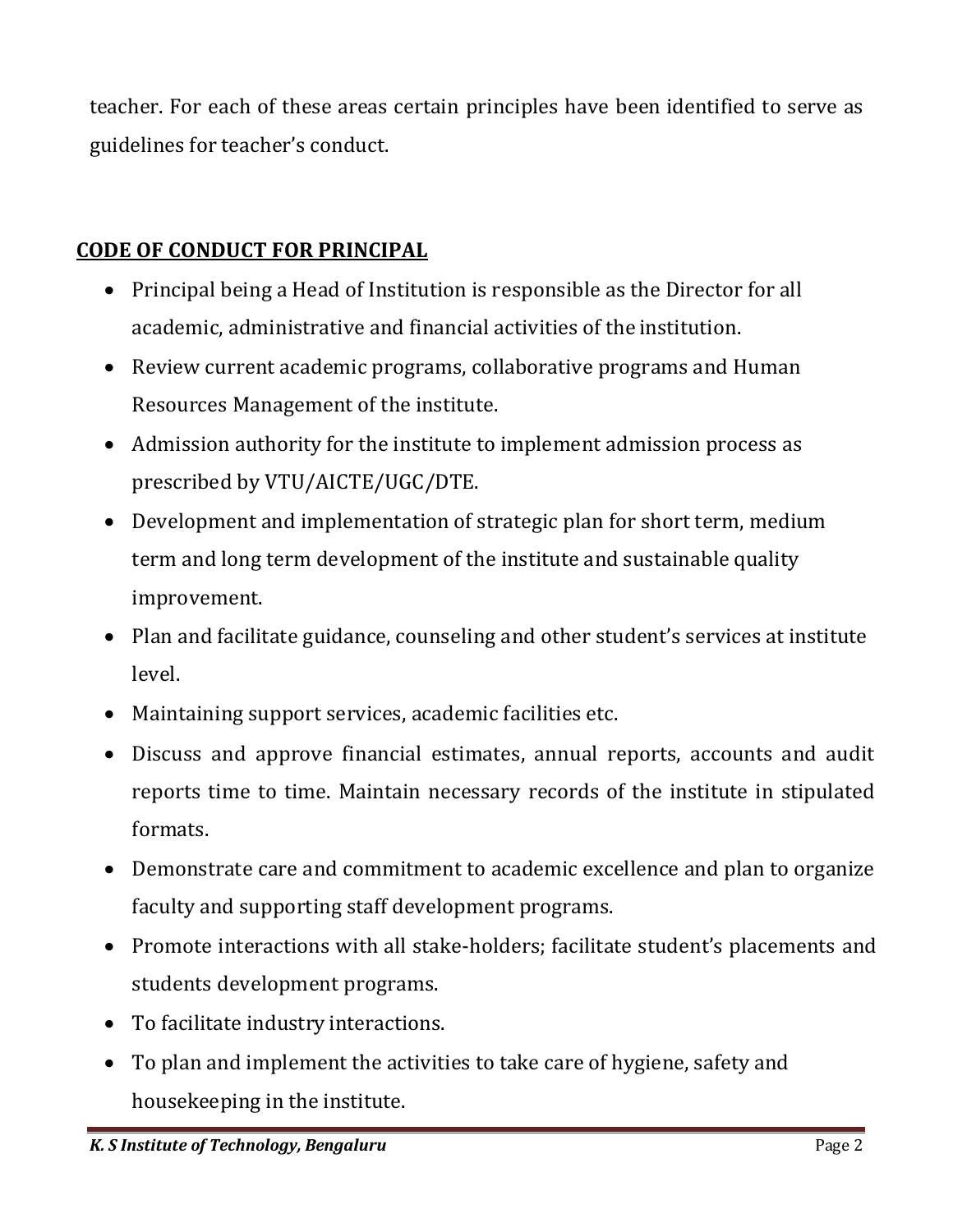- Take teaching load prescribed as per the norms issued time to time by the VTU
- Evaluate the performance of faculty and supporting staff.
- To lead the accreditation activities of institute for various quality standards.

## **THE CODE OF PROFESSIONAL ETHICS**

## **I. Teachers and Their Responsibilities:**

A teacher is constantly under the scrutiny of his/her students and the society at large. Therefore, every teacher should see that there is no incompatibility between his/her precepts and practice. The national ideals of education which have already been set forth and which he/she should seek to inculcate among students must be his/her own ideals. The profession further requires that the teachers should be calm, patient and communicative by temperament and amiable in disposition.

Teachers should:

- Adhere to a responsible pattern of conduct and demeanor expected of them by the community;
- Manage their private affairs in a manner consistent with the dignity of the profession;
- Seek to make professional growth continuous through study and research;
- Express free and frank opinion by participation at professional meetings, seminars, conference etc. towards the contribution of knowledge;
- Maintain active membership of professional organizations and strive to improve education and profession through them;
- Perform their duties in the form of teaching, tutorial, practical and seminar work conscientiously and with dedication;
- Co-operate and assist in carrying out functions relating to the educational responsibilities of the college and the university such as: assisting in

appraising applications for admission, advising and counseling students as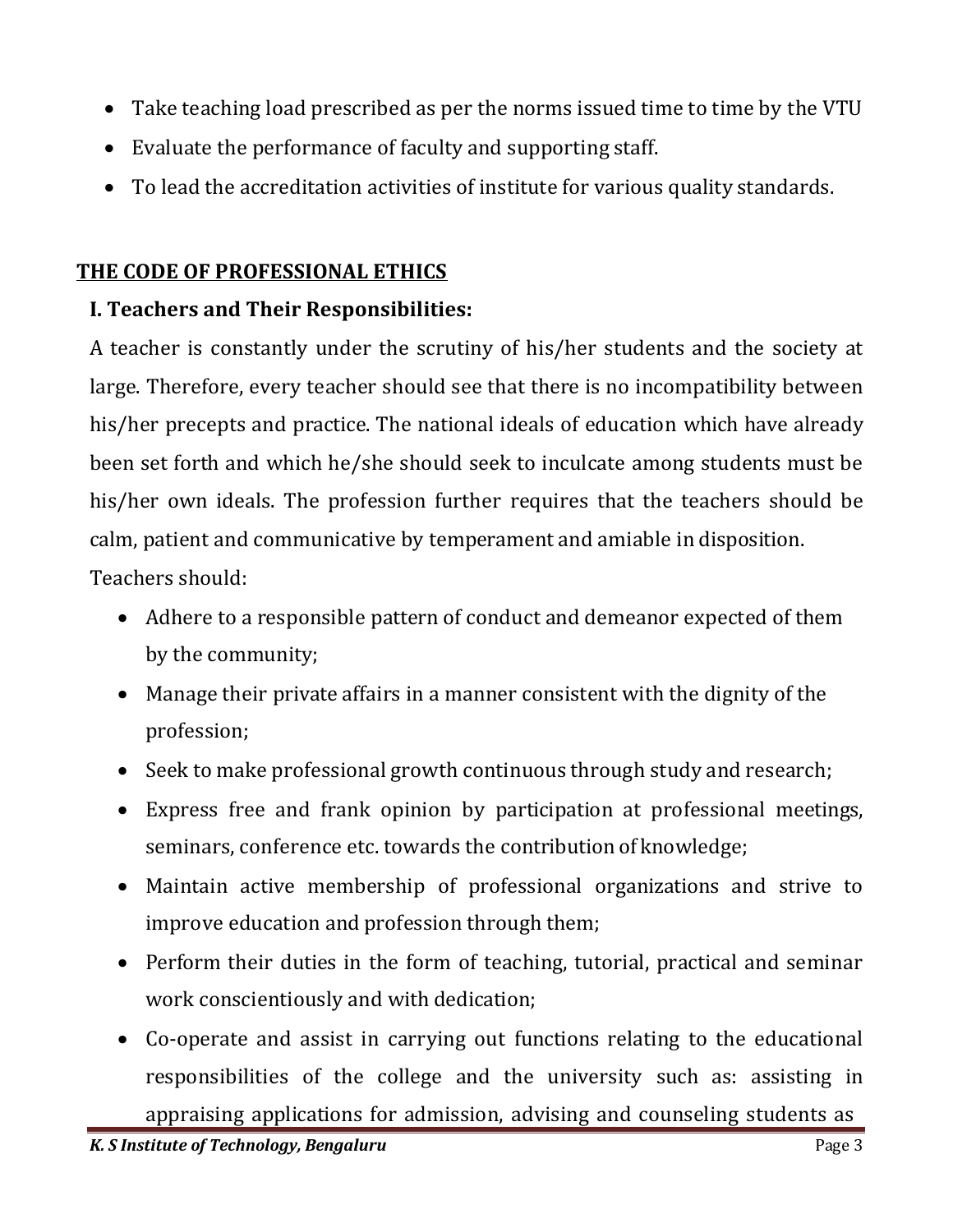well as assisting in the conduct of university and college examinations, including supervision, invigilation and evaluation; and

 Participate in extension, co-curricular and extra-curricular activities including community Service.

## **II. Teachers and the Students:**

#### *Teachers should:*

- Respect the right and dignity of the student in expressing his/her opinion;
- Deal justly and impartially with students regardless of their religion, caste, political, economic, social and physical characteristics;
- Recognize the difference in aptitude and capabilities among students and strive to meet their individual needs;
- Encourage students to improve their attainments by updating themselves in terms of technology, develop their personalities and at the same time contribute to communitywelfare;
- Inculcate amongst students scientific outlook and respect for physical labor and ideals of democracy, patriotism and peace;
- Be affectionate to the students and not behave in a vindictive manner towards any of them for any reason;
- Pay attention to only the attainment of the student in the assessment of merit;
- Make themselves available to the students even beyond their class hours and help and guide students without any expectation;
- Aid students to develop an understanding about our national heritage and national goals, and
- Refrain from inciting students against other students, colleagues or administration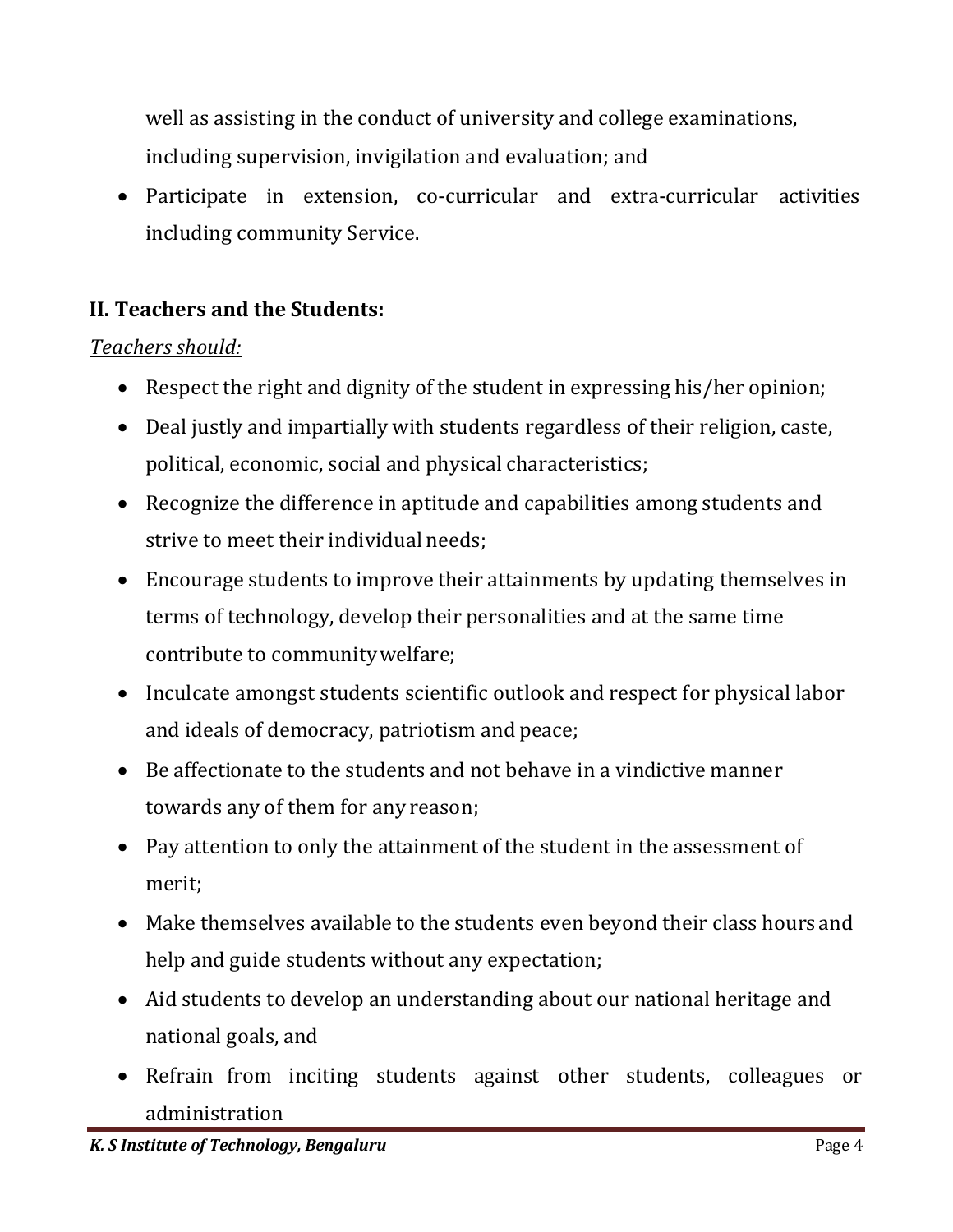#### *Dress Code*

It is a fundamental principle that teachers' appearance and dress make a lasting impact on the minds of their students and hence must be in accordance with the standards appropriate to their duties, at all times both within the workplace and while representing the College.

## **OBSERVANCE OF THE CODE**

All teaching staff should take upon themselves the moral responsibility to safeguard all clauses of this code by ensuring their observance by the teachers. They should accept the responsibility to evolve a suitable mechanism for its enforcement.

# **CODE OF CONDUCT FOR STUDENTS**

- 1. The students while on the campus continues to be subjected to the laws of the land and also the Institution and any violation of those laws may also constitute violations of the Code of Conduct.
- 2. Disciplinary rules and regulations are separately detailed but primarily includes, amongst other things, academic discipline, appropriate dressing, and wearing the KSIT ID while on campus, punctuality, in class behavior and etiquette, timely submission of assignments and projects, appearing for internal as well as external examinations, participation and involvement in all curricular, co-curricular and extra-curricular activities of the Institute.
- 3. Maintaining Cleanliness in classrooms, Computer Labs, Library and Institute premises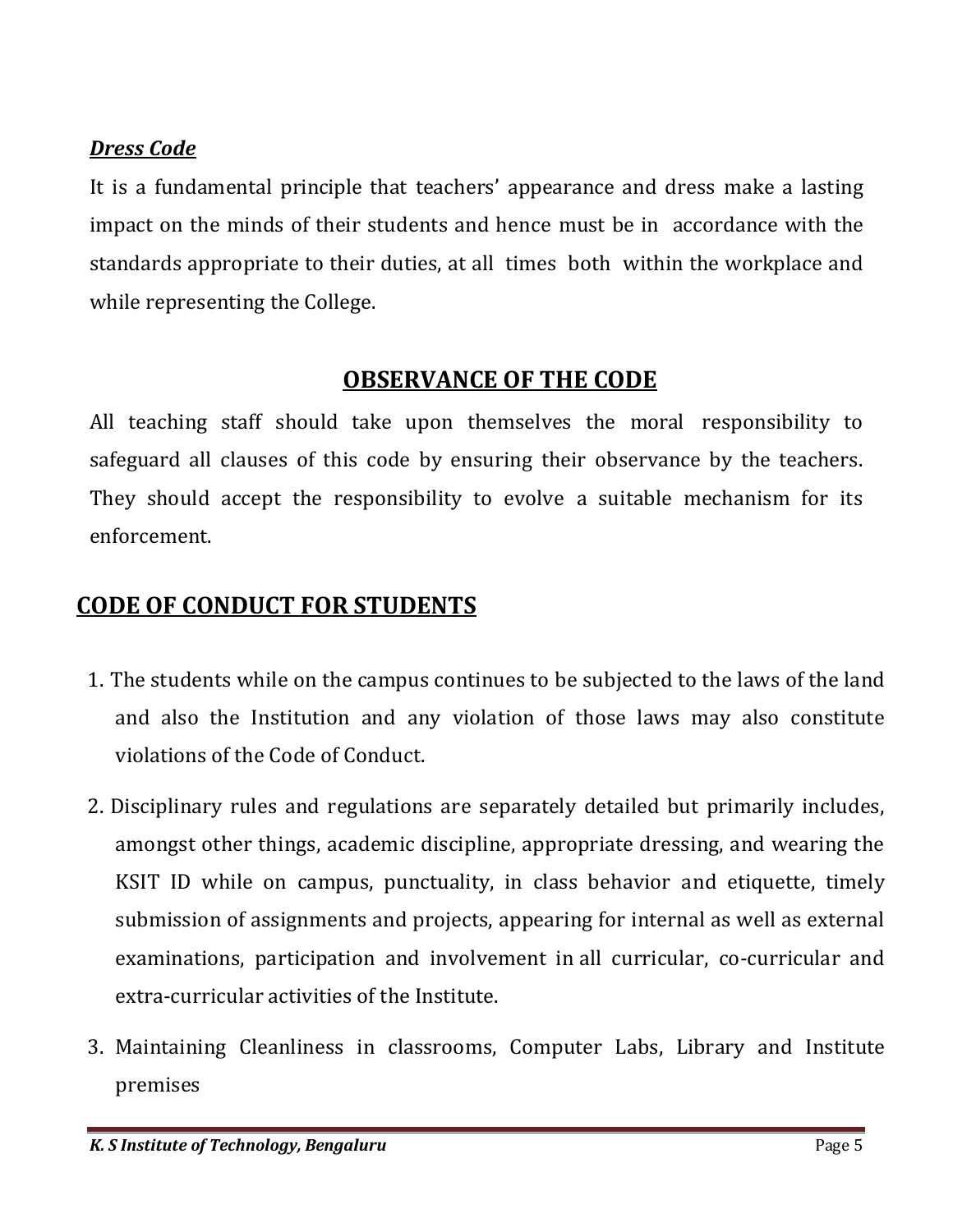- 4. In case of events of academic activities like seminar, paper presentation etc… outside the Instituttion, attendance will be granted, upon prior approval of the coordinator
- 5. Students should not communicate any information or write about any matter concerning the Instituttion to the press or any outside bodies without obtaining prior permission of the Director of the Institution.
- 6. Placements rules have to be strictly followed.
- 7. Wearing of earrings by boys is prohibited
- 8. The students are expected to be in the class 5 minutes before the scheduled time of the session.
- 9. Use of cell phones in the class rooms for speaking, texting, etc… is strictly prohibited in the class.
- 10. Use of laptops in the classrooms for anything other than the session in Progress is not permitted.
- 11. Academic decorum and dignity such as discipline, silence, courtesy etc. must be observed in the class.
- 12. Students are not permitted to enter or leave the class during the session without the consent of the faculty.
- 13. When the session is in progress eatables/ beverages are strictly prohibited in the class.
- 14. Students are expected to maintain cleanliness in the classroom and the Institutional premises.
- 15. Remember that you are an ambassador for your Institution and you are expected to project a positive image of your Instituttion.